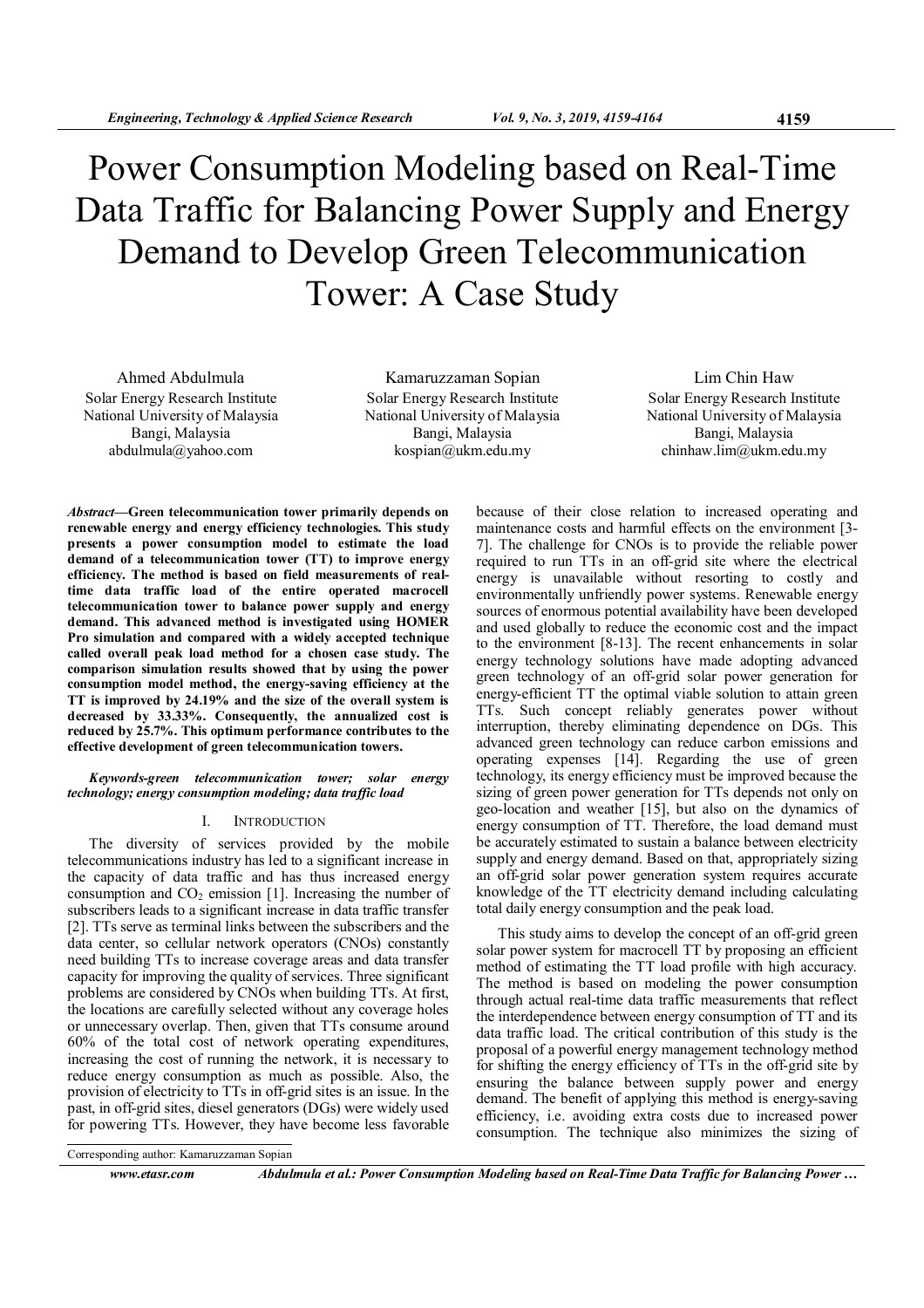power system generation and thus reduces the initial cost with optimized performance. To demonstrate the benefits of the proposed method, techno-economic analysis comparison is conducted using HOMER Pro for the proposed power consumption model and overall peak load method for a chosen case study of the power generation system. The effect of the two qualified methods on sizing responses, initial cost, cash flow, and energy cost produced by the power system is investigated. To the best of the authors' knowledge, this comparison has never been performed before.

## II. LITERATURE REVIEW

Various previous studies on the sizing of off-grid power systems for TTs have been conducted to increase costeffectiveness and reliability. In [5,16-19], authors used the overall peak load method to estimate the hourly load profile of TTs, which depends on the determined peak load. However, the hourly load profile changes depending on the hourly data traffic load of the radio equipment. The reason is that a close interconnection exists between the data traffic transfer capacity of the radio equipment and its power consumption. In other words, the power consumption of any TT depends on the hourly data traffic load, which is affected by the activeness of subscribers in the use of smartphones during night and day [20- 24]. Also, the sizing of power generation systems depends on the hourly load profile needs of the TT. Accordingly, the specific estimated load demand is significant for designing green power systems of energy-saving efficiency and optimized performance.

## III. RESEARCH METHODOLOGY

## A. Energy Consumption Modeling

TTs consume the highest proportion of energy among other units of the cellular network [2]. To balance power supply and energy consumption of TT, the energy consumption of TT per hour of the day and every day of the year must be determined. Moreover, knowledge about the energy consumption of the radio equipment of TT and the effect of the capacity of data traffic load on the hourly power consumption are needed. Regarding power consumption, the radio equipment of macrocell TT consists of two component types, loadindependent and load-dependent components. Loadindependent components include the microwave link, rectifier, and air conditioner. The power consumption of these components are constant and not affected by the capacity of data transfer. Load-dependent components include the transceiver, digital signal processing, and power amplifier. The power consumption of these components strongly varies depending on the data traffic transfer. The hourly energy consumption of the TT is estimated by the sum of the energy consumption of these components. With the variation in the activity of subscribers in the use of smartphones, the capacity of data traffic load by TT varies continuously. It gradually increases during the day when subscribers are active and then progressively decreases during the night until the early hours of the morning when most subscribers are asleep, and the data traffic is lower. TT energy consumption is directly proportional to the capacity of data traffic load, which increases in the day and decreases at night. Thus, the overall peak load must be

considered in power consumption modeling for balancing power supply and energy demand. The power consumption in Watt (W) of a macrocell TT can be determined by (1):

$$
P_{TT}(W) = P_{ind}(W) + \sum_{i} P_{dp}(W) \times F_i \tag{1}
$$

where  $P_{ind}$  is the sum of power consumption for the components that have load independent (const) (W),  $P_{dp}$  is the power consumption of the components that have load dependent (depend on data traffic load) (W),  $F_i$  is a load factor which reflects the efficiency of electrical energy usage, equal to the average load divided in peak load,  $(i=0....0 \le F \ge 1)$ . The values of Fi are determined through actual measurements.

$$
P_{ind}(W) = \eta_{-}s \times P_{-}r(W) + P_{-}L(W) + P_{-}air(W)
$$
 (2)

$$
P_{dp}(W) = \eta_s [\eta_{Tx} (P_{amp}(W) + P_{trns}(W)) + P_{pro}(W)](3)
$$

where  $\eta_s$  is the number of sectors,  $\eta_{Tx}$  is the number of transmitting antennas per sector,  $P_r$  is the power consumption of rectifier (W),  $P<sub>L</sub>$  is the power consumption of microwave link (W),  $P_{air}$  is the power consumption of air condition (W),  $P_{amp}$  is the power consumption of power amplifier (W),  $P_{rms}$  is the power consumption of the transceiver (W),  $P_{pro}$  is the power consumption of digital signal processing in (W).

The power consumption of load-independent components and some parameters of long-term evolution (LTE) macrocell TT for the considered technologies are summarized in Table I [25]. The power consumption of the power amplifier, digital signal processing, and transceiver (load-dependent components) vary during the time depending on the change in the capacity of data traffic load of the TT.

# 1) Measurement Setup

To determine the power consumption of the TT, actual realtime data traffic measurements were performed at an operating LTE macrocell TT in Bangi, Selangor, Malaysia (Figure 1). The TT is owned by Celcom Bhd, which is the oldest and one of the largest CNOs in Malaysia with coverage of over 99% throughout Malaysia and over 12 million mobile subscribers. The TT components were fed with a constant DC voltage of approximately 54V. Using (4), the power consumption in Watt in a specific time was determined by actual real-time measurements of the current  $I$  in ampere  $(A)$  at any time. The current I was measured using the PEL 103 data logger and E3N current clamp over three consecutive months. Figure 2 shows a photograph of the measurement setup.

$$
P(t) = V \times I(t) \tag{4}
$$

# 2) Measurements and Modeling Results

From the actual measurements shown in Figure 3 and after the value of 1.25 was added as a safety factor, the hourly power consumption for three months was collected, averaged, and modeled. The result of the average full-day power consumption is plotted in Figure 4. The results illustrate that energy consumption continually changes: it increases during the day and gradually decreases at night. This result is due to the disparity in the rate of the use of smartphones by subscribers between day and night. This condition confirms the existence of a close relationship between the TT energy consumption and the capacity rate of data traffic transfer. When the capacity of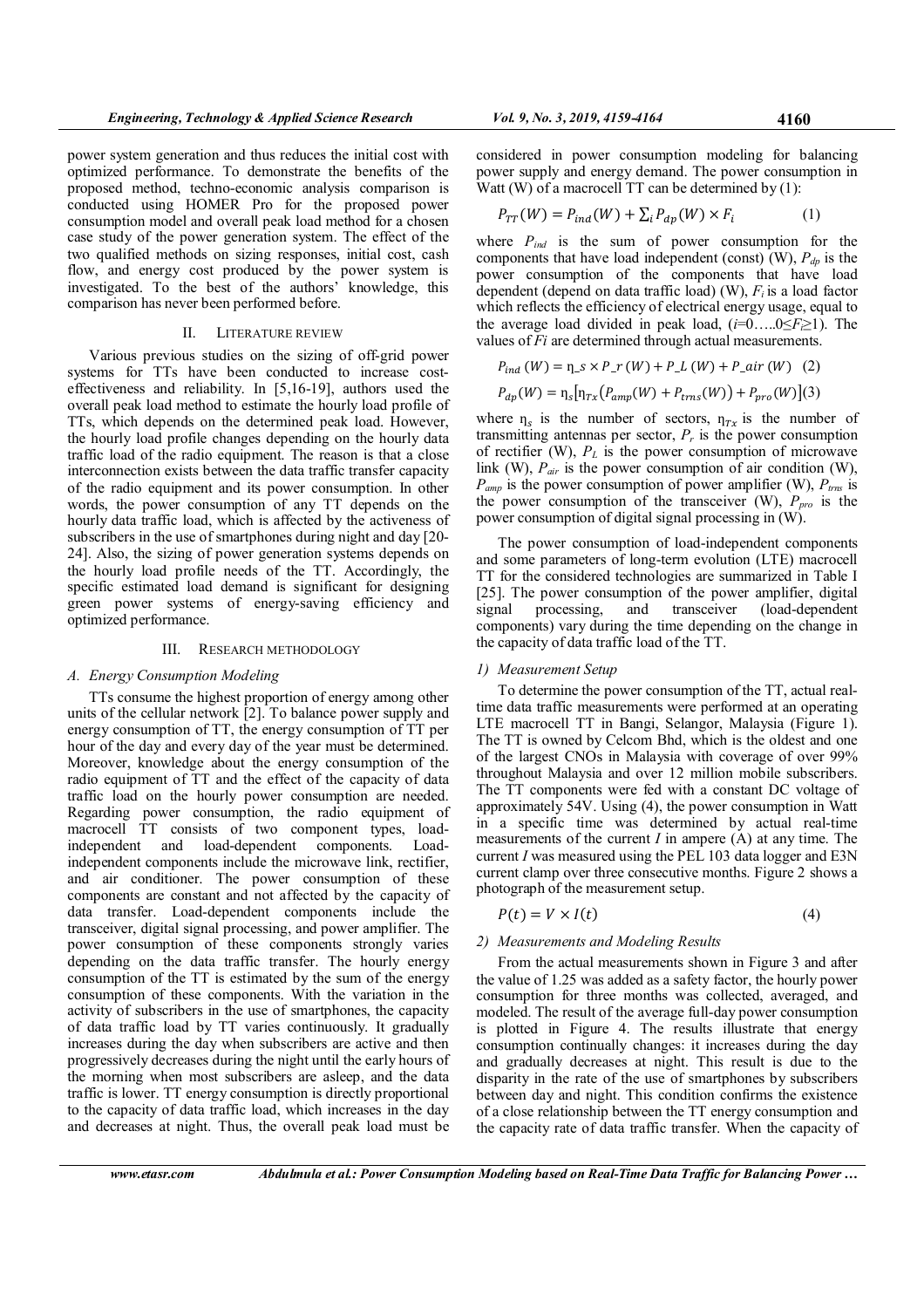data traffic increases, the power consumption of the TT also increases, and vice versa. The minimum power consumed is 1.0KW at 6:00 AM, whereas the maximum power consumed is 1.233KW at 7:00 PM. The average total daily energy consumption is 27.29KWh/day. The considered estimation load demand model completely improves the TT efficiency and guarantees the balance between power supply and energy demand without any shortage or waste of electricity.



Fig. 1. Photograph of the macrocell TT



Fig. 2. Measurement setup

TABLE I. POWER CONSUMPTION OF LOAD-INDEPENDENT COMPONENTS AND CHARACTERISTICS FOR LTE MACROCELL TT

| Value                                  |
|----------------------------------------|
| 100W                                   |
| 80W                                    |
| Not including (passive<br>ventilation) |
|                                        |
|                                        |
|                                        |

# B. A Case Study Description and HOMER Pro Simulation

Full autonomy stand-alone high-efficiency heterojunction intrinsic thin (HIT) film solar modules coupled with state-ofthe-art dual-axis maximum light detection (MLD) solar tracking system with a battery bank were established using the HOMER Pro software as a case study. Additional details of the system are available in [26, 27]. It is a most advanced green technological power system that has been designed in Malaysia through collaboration among Solar Energy Research Institute (SERI), Universiti Kebangsaan Malaysia (UKM), and Celcom Bhd mobile telecommunication company in Green Innovation Park, UKM, Bangi. Figure 5 shows the TT load profile of the case study that was estimated by the overall peak load estimation method based on the peak load of 1.5kW. The system involves the following components: (i) HIT Panasonic photovoltaic cells made of mono-crystalline and amorphous silicon layers. (ii) Dual-axis tracking system with MLD controller. (iii) Twenty-four units of battery bank of CL 2000, valve-regulated lead acid (VRLA) battery storage system with a capacity of 2,000Ah/2V for each battery. (iv) Three units of solar controllers with maximum power point tracking (MPPT) of 48 V/64 A.



Fig. 3. Screenshot of observation logging for three months of a change in amperage under real-time data traffic load



Fig. 4. A 24-hour TT energy consumption based on real-time data traffic



Fig. 5. Load profile estimation of TT based on overall peak load estimation method

A techno-economic analysis was performed using HOMER Pro to compare the two methods and determine their effect on the power generation system (our case study). HOMER Pro is powerful in simulation and optimization, and has been used in many studies. The software displays all simulation and optimization results in charts and tables for comparison and evaluation in technical and economic terms [28-31]. HOMER Pro determines the optimal power system depending on various values of TT load profile, technical and economic parameters of components, and solar radiation and temperature of the site. The estimated specific load profile of TT, the conventional overall peak load estimation method and the proposed power consumption model based on real-time data traffic were used.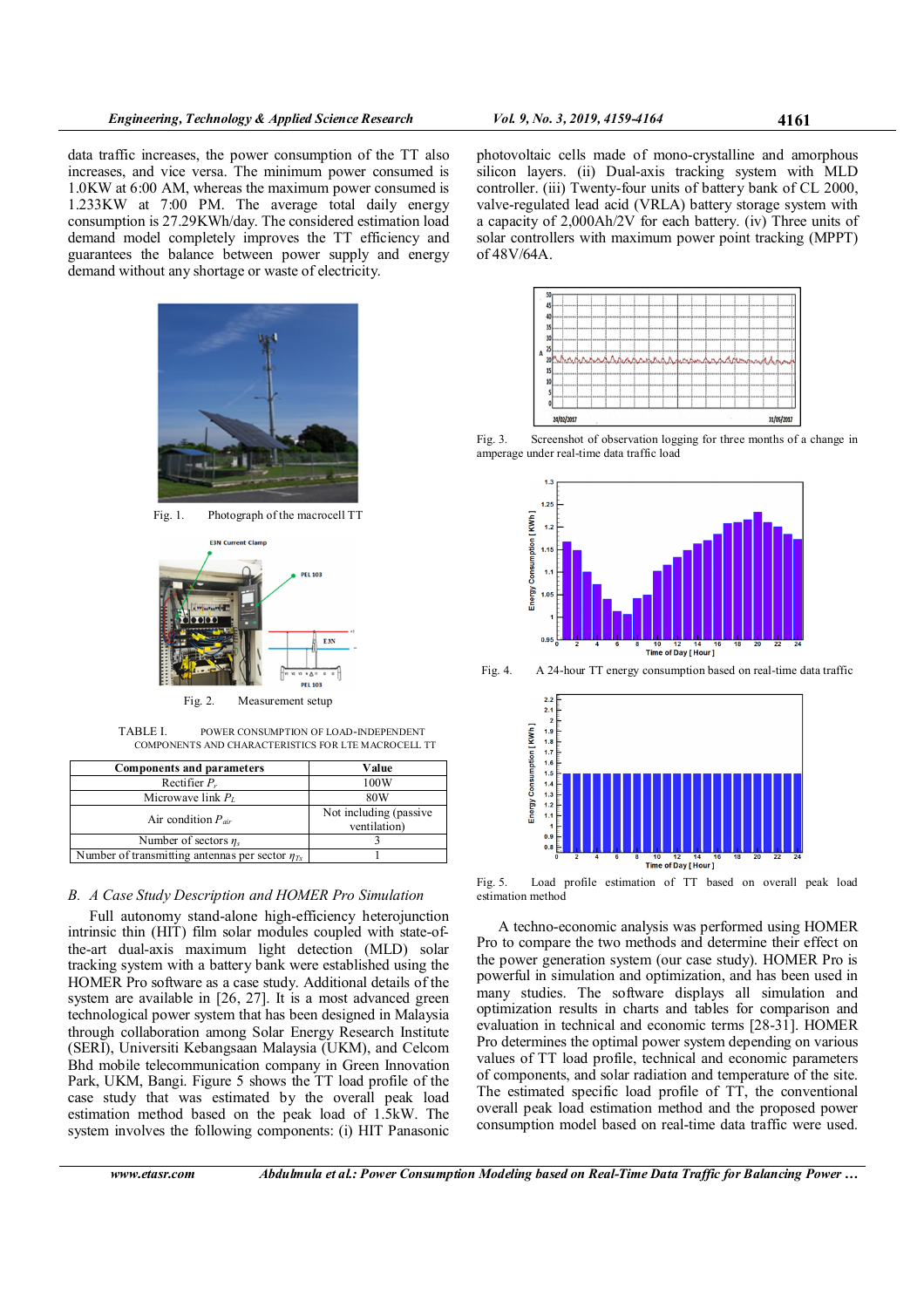Figures 6, 7 show the results of the load profile calculation of both methods. The values represent the electric load needed by the TT each hour of the day throughout the year. The total daily energy consumption and the peak load for the power consumption model based on real-time data traffic (first method) and the overall peak load estimation method (second method) are 27.29KWh/day and 1.233KW and 36KWh/day and 1.5KW respectively. The data of solar radiation and temperature of the site were downloaded from the National Renewable Energy Lab Database and NASA Surface Meteorology and Solar Energy database (Table II). The details of the technical and financial parameters for the HOMER simulation setup are shown in Table III.

TABLE II. MONTHLY AVERAGE OF HORIZONTAL IRRADIANCE, CLEARNESS INDEX, AND TEMPERATURE OF THE SITE

| Month     | Daily radiation<br>$(KWh/m^2/day)$ | <b>Clearness</b><br>index | Daily<br>temperature $(^{\circ}C)$ |
|-----------|------------------------------------|---------------------------|------------------------------------|
| January   | 5.332                              | 0.546                     | 25.360                             |
| February  | 6.003                              | 0.590                     | 25.900                             |
| March     | 5.878                              | 0.562                     | 26.090                             |
| April     | 5.664                              | 0.548                     | 26.108                             |
| May       | 5.182                              | 0.523                     | 26.240                             |
| June      | 5.274                              | 0.549                     | 25.860                             |
| July      | 5.223                              | 0.538                     | 25.500                             |
| August    | 5.350                              | 0.530                     | 25.650                             |
| September | 5.403                              | 0.522                     | 25.730                             |
| October   | 5.455                              | 0.535                     | 25.910                             |
| November  | 5.109                              | 0.521                     | 25.760                             |
| December  | 5.215                              | 0.546                     | 25.360                             |

| TABLE III.<br>TECHNICAL AND FINANCIAL COMPONENT PARAMETERS |  |
|------------------------------------------------------------|--|
|------------------------------------------------------------|--|

| <b>Components</b> | <b>Parameters</b>       | Value                                                                                |
|-------------------|-------------------------|--------------------------------------------------------------------------------------|
|                   | Installation type       | Dual-axis solar tracking system<br>with maximum light detection<br>(MLD) controller. |
|                   | Module size             | 240W                                                                                 |
|                   | Sizes considered (KW)   | 3, 4, 5, 6, 7, 8, 9, 10, 11, 12, 13,<br>14, 15                                       |
| <b>SPV</b>        | Efficiency              | 95%                                                                                  |
|                   | Derating factor         | 93%                                                                                  |
|                   | Lifetime                | 25 years                                                                             |
|                   | Ground reflectance      | 25%                                                                                  |
|                   | Initial capital cost    | \$2000/KW                                                                            |
|                   | Replacement cost        | \$1000/KW                                                                            |
|                   | Operation & maintenance | \$25 per year                                                                        |
|                   | Initial capital cost    | \$250/KW                                                                             |
| <b>MPPT</b>       | Replacement cost        | 1, 2, 3, 4, 5, 6, 7KW                                                                |
|                   | Considered lifetime     | 15 years                                                                             |
|                   | Number of batteries     | 24                                                                                   |
|                   | Nominal voltage         | 2V                                                                                   |
|                   | Nominal capacity        | 2000Ah                                                                               |
| Battery bank      | Initial capital cost    | \$300                                                                                |
|                   | Replacement cost        | \$300                                                                                |
|                   | Maintenance cost        | Free                                                                                 |
|                   | Lifetime                | 5 years                                                                              |

## IV. RESULTS AND DISCUSSION

After entering all required input data, the HOMER Pro 3.8.3 software was run for the case study, firstly using the power consumption model based on real-time data (first method), then using the overall peak load estimation (second method). The HOMER Pro searched to obtain the best optimal

sizing in order to cover all power needs at the lowest of the total present cost (NPC) of each system component including costs in \$ of capital, replacement, operation, and maintenance throughout the life of the project. Also, the minimum of the levelized cost of energy (LCOE) and characteristic of annual energy production was obtained.

## A. Estimated Optimal Sizing (First Method)

Figure 6 shows the schematic of the modeled system. The estimated total daily energy consumption and peak load for load profile are 27.29KWh/day and 1.233KW, respectively. The technical and financial parameters of the system components and the solar and temperature site resources are the same as presented in Tables II and III. The obtained results of the HOMER Pro optimization sizing of the system, showed in Figure 7, comprise 8KWp of the solar PV array, 24 units of CL 2000, VRLA, AGM battery bank, and 4KW of MPPT. The levelized cost of energy (LCOE) of the system and the total NPC were 0.229\$/KWh and \$29,524.46 respectively. Figure 8 shows the NPC summary of components. The graphics represent the NPC costs for the dual-axis PV solar tracking system, MPPT, battery bank respectively, and the total value of the system which are respectively \$16,025.86, \$1,344.46, \$12,154.19, and \$29,524.46.



Fig. 6. System architecture of the adaptive first method

y Isląpij<br>G 24 CC 50229 S29.524 S411.87 **原語80**  $400$ \$24200

Fig. 7. Screenshot of HOMER optimization result of using the first method



Fig. 8. Summary of NPC of the system components using the first method

The result of optimization indicated that the annual output of energy production was 12,897KWh/yr with 4KW of MPPT. This value is higher than the yearly load consumption of 9,960.85KWh/yr. The variables indicate that the amount of energy produced by solar PV panels covers all energy consumed with a slight increase of 18.3%, which can be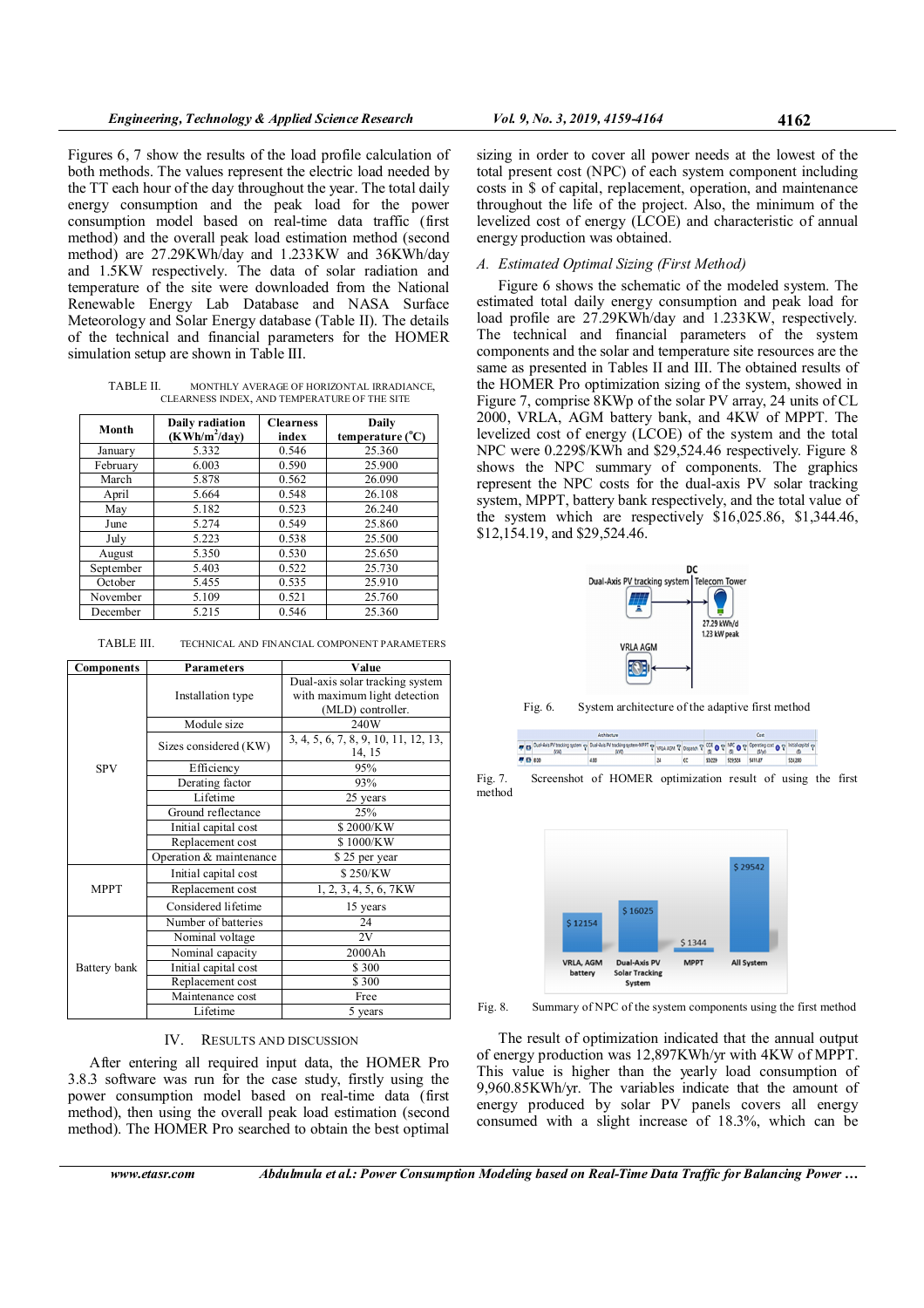C. Comparison of the Two Methods

considered a safety factor. This result is due to the balance between the production and consumption of power. Thus, the system works very efficiently without any shortage or high increase in capacity.

# B. Estimated Optimal Sizing (Second Method)

Figure 9 depicts the power system architecture using the second method. The total daily energy consumption and peak load of the macrocell TT by using this method are 36KWh/day and 1.5KW respectively. Figure 10 shows the result of the optimization system configuration suggested by HOMER Pro, that was 12KWp of the solar PV array, 24 units of CL 2000, VRLA, AGM battery bank, and 6KW of MPPT. By using this method, the size of components increases compared to the first method, which also increases the cost of the overall system. Consequently, the optimization results of total NPC and LCEO of the system are \$39,730.36 and 0.234 \$/KWh, respectively. Figure 11 illustrates the NPC values of components for the second method. The costs for the dual-axis  $\overrightarrow{PV}$  solar tracking system, MPPT, and battery bank are \$24,039, \$2,017, and \$13,675, respectively.



Fig. 9. Power system architecture using the second method

| Architecture |  |                |                                                                                                                                                                                                                         | Cost |         |                   |  |          |
|--------------|--|----------------|-------------------------------------------------------------------------------------------------------------------------------------------------------------------------------------------------------------------------|------|---------|-------------------|--|----------|
|              |  |                | <b>ED</b> Dual-Axis PV tracking system $\sqrt{9}$ Dual-Axis PV tracking system-MPPT $\sqrt{9}$ VRLA AGM $\sqrt{9}$ Depatch $\sqrt{9}$ $\sqrt{9}$ MPC $\sqrt{9}$ $\sqrt{9}$ Depatch $\sqrt{9}$ mitial capital $\sqrt{9}$ |      |         |                   |  |          |
|              |  | <b>EB</b> 12.0 | 6.00                                                                                                                                                                                                                    |      | \$0.234 | \$39,730 \$543.83 |  | \$32,700 |

Fig. 10. Screenshot of the optimization result of the system configuration using the second method



Fig. 11. Summary of NPC of the system components using the second method

By using the overall peak load estimation method, the annual output of energy production was 19,345KWh/yr. This amount of energy is considerably more than the estimated consumption need of 13,131KWh/yr. Thus, the excess electricity is 5,449KWh/yr, equal to 28.2% of the total annual energy production. This value is high and thereby causing a waste of energy and higher cost.

The graph in Figure 12 shows the comparison result of the total NPC between the two methods. By using the first method, the saving values of NPC for the dual-axis solar tracking system, battery bank, and MPPT are \$8,012.9 (33.33%), \$1,520.81 (11.12%), and \$672.3 (33.33%) respectively compared with the second method. Thus, the saving value of NPC for the entire system is \$10,206 (25.68%). Table IV presents the results of the variation in SPV sizing, LCOE, and annualized costs of both methods. Using the power consumption model based on real-time data traffic (first method), the SPV sizing, MPPT sizing, LCOE, and annualized cost decrease by 33.33%, 33.33%, 2.13%, and 25.7%, respectively compared with the second method. Thus, the proposed method makes a realistic estimation of the load profile because of its size efficiency and reduces economic cost during the lifetime of the project.



Fig. 12. Comparative result of the NPC summary of both methods

TABLE IV. DETAILED COMPARATIVE ANALYSIS RESULTS

| <b>Description</b>          | <b>First method</b> | Second<br>method | <b>Savings</b> | Decrease % |
|-----------------------------|---------------------|------------------|----------------|------------|
| Load profile<br>estimited   | 27.29Kwh/d          | 36KWh/d          | 8.71KWh/d      | 24.19      |
| SPV component<br>size       | 8KWp                | 12KWp            | 4KWp           | 33.33      |
| MPPT size                   | 4KW                 | 6KW              | 2KW            | 33.33      |
| Annualized cost             | \$2,284             | \$3,073          | \$789          | 25.7       |
| Levelized cost of<br>energy | \$0.229/KWh         | \$0.234/KWh      | \$0.005/KWh    | 2.13       |

Moreover, the first method obtained an energy-saving efficiency of up to 8.71KWh/day, and significantly improves the efficiency of TT by up to 24.19% compared with the second method. This improvement in energy efficiency is due to the fact that the first method depends on the balance between power supply and energy demand, which causes no waste of energy, while the second method is based on supplying electricity equal to the peak load all the time.

#### V. CONCLUSION

Green TTs in off-grid sites evolved rapidly over the past decade because of their utilization of advanced technologies of solar power and energy-efficiency solutions. This study proposed a critical method to estimate the TT's load profile to develop the concept of green macrocell TT. The proposed power consumption method, based on real-time data traffic, achieves balance between power supply and energy consumption needs. The optimization findings confirm that the